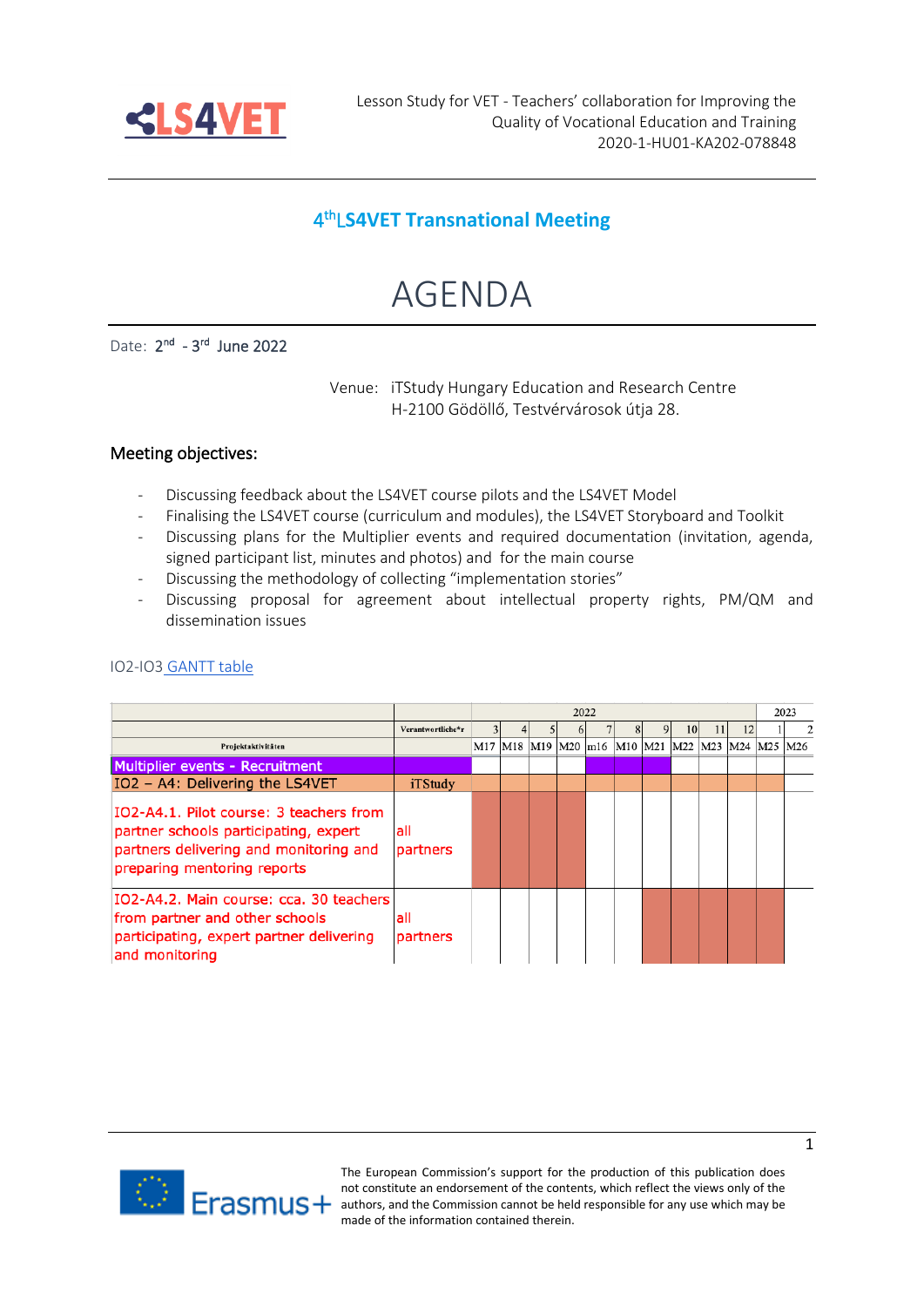

## June 2<sup>n</sup>**<sup>d</sup> , 2022**

### Objectives of the first day

- − Providing an overview of activities carried out since the last project meeting
- − Discussing feedback about the LS4VET course pilots and tasks regarding the finalisation of the LS4VET course (curriculum and modules), including the LS4VET Storyboard and Toolkit
- − Discussing feedback about the LS4VET model
- − Discussing plans of the Multiplier events and required documentation (invitation, agenda, signed participant list, minutes and photos)
- − Planning the implementation of the main course

|             | Day 1                                                                                                                                                                                                         |
|-------------|---------------------------------------------------------------------------------------------------------------------------------------------------------------------------------------------------------------|
| 09:30-09:40 | Welcome words by Mária (ITStudy) and János (ELTE)                                                                                                                                                             |
| 09:40-09:50 | Summary of past project activities, review of the project GANTT (ELTE)                                                                                                                                        |
| 09:50:11-10 | IO2-A4/IO3-A4: Pilot experiences by the country-teams (2*15 mins report by pilot<br>teams about (1) the LS4VET course, (2) the Lesson Study for VET model, followed by<br>2*5 mins discussion) (all partners) |
| 11:10-11:30 | <b>Break</b>                                                                                                                                                                                                  |
| 11:30-13:00 | IO2-A5/IO3-A5: Finalising the LS4VET course and the LS4VET Storyboard and Toolkit<br>based on evaluation - discussing feedback and tasks                                                                      |
|             | presenting the main points of the written feedback so far (ELTE):                                                                                                                                             |
|             | Module 1:<br>https://course.ls4vet.itstudy.hu/mod/questionnaire/report.php?instance=6<br>&group=0<br>Module 2:<br>https://course.ls4vet.itstudy.hu/mod/questionnaire/report.php?instance=2                    |
|             | &group=0<br>presenting plans regarding content changes and technical issues for Module<br>1 (UAS) and Module 2 (PH NÖ)<br>discussion and defining tasks and deadlines                                         |
| 13:00-14:00 | Lunch break                                                                                                                                                                                                   |
| 14:00-14:15 | Discussing experiences regarding the viability and sustainability of the LS4VET<br>model (ELTE)                                                                                                               |
| 14:15-15:00 | Discussing plans and questions regarding the Multiplier events and IO2-A4/IO3-A4:<br><b>LS4VET main course (ELTE)</b>                                                                                         |
| 15:00-17:00 | Optional cultural programme - Royal ('Sisi') castle group visit (entrance fee cca. 10<br>EUR/person)                                                                                                          |
| from 18:00  | Optional social programme - dinner together at a restaurant (self-financed)                                                                                                                                   |



The European Commission's support for the production of this publication does not constitute an endorsement of the contents, which reflect the views only of the **ALCORIMUS** + authors, and the Commission cannot be held responsible for any use which may be made of the information contained therein.